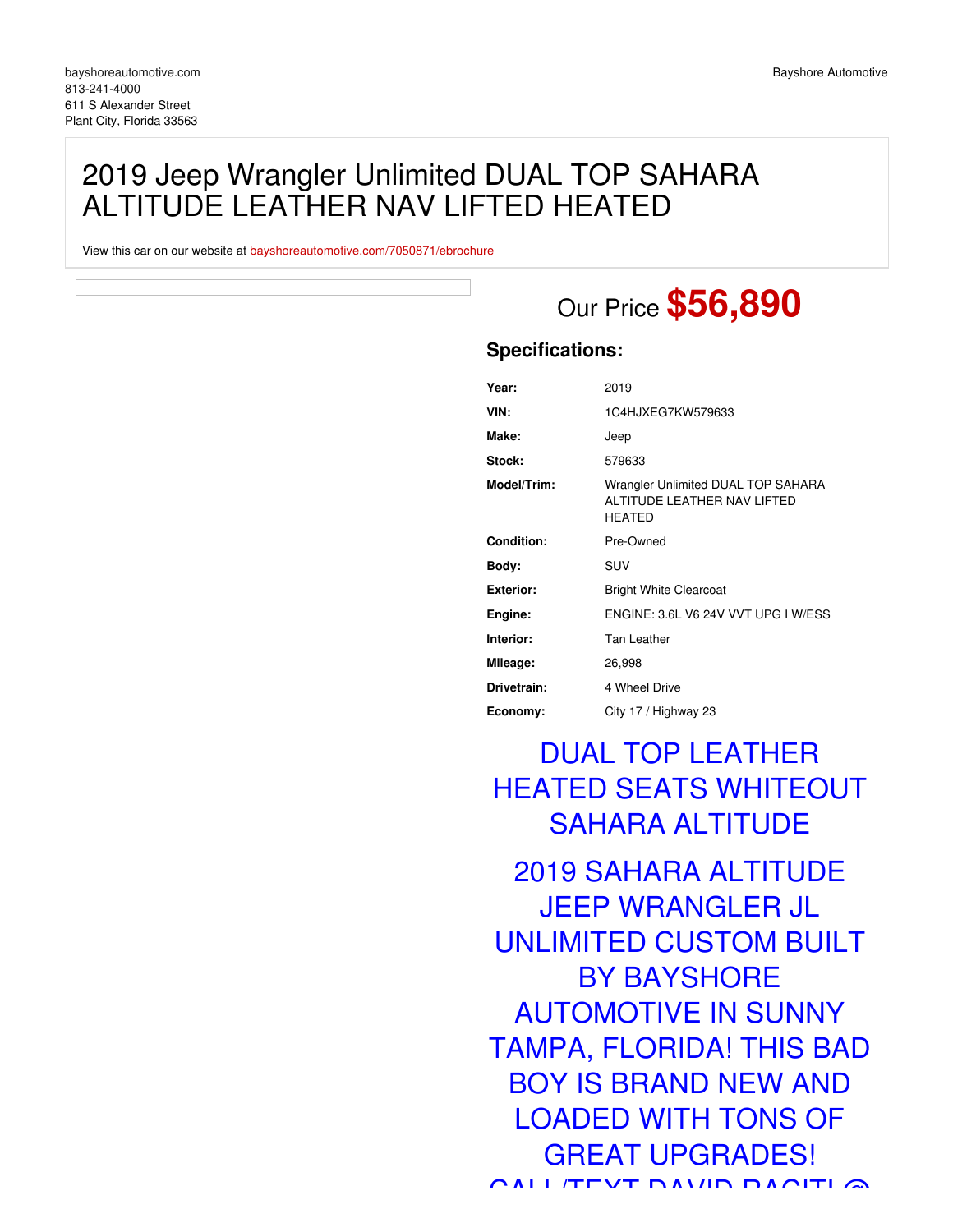**CALL/TEXT DAVID RACITI @** 813-532-6031 TO MAKE A DEAL TODAY! 2.5" READY LIFT (DOES NOT VOID FACTORY WARRANTY) 22"X12" 4PLAY WHEELs FACTORY TAN SOFT TOP 35" YOKOHAMA TIREs OCD FRONT BUMPER HEATED SEATS HEATED STEERING WHEEL TINTED WINDOWS N-FAB STEP UP BARS SUPERCHIPS FLASH CAL, CALIBRATED TO 35" TIRES FACTORY TAN LEATHER NAVIGATION FACTORY LED LIGHTING **GROUP** D-RINGS ALPINE PREMIUM AUDIO 8 SPEED AUTO **TRANSMISSION** LEATHER DASH PAINTED THREE PIECE **HARDTOP**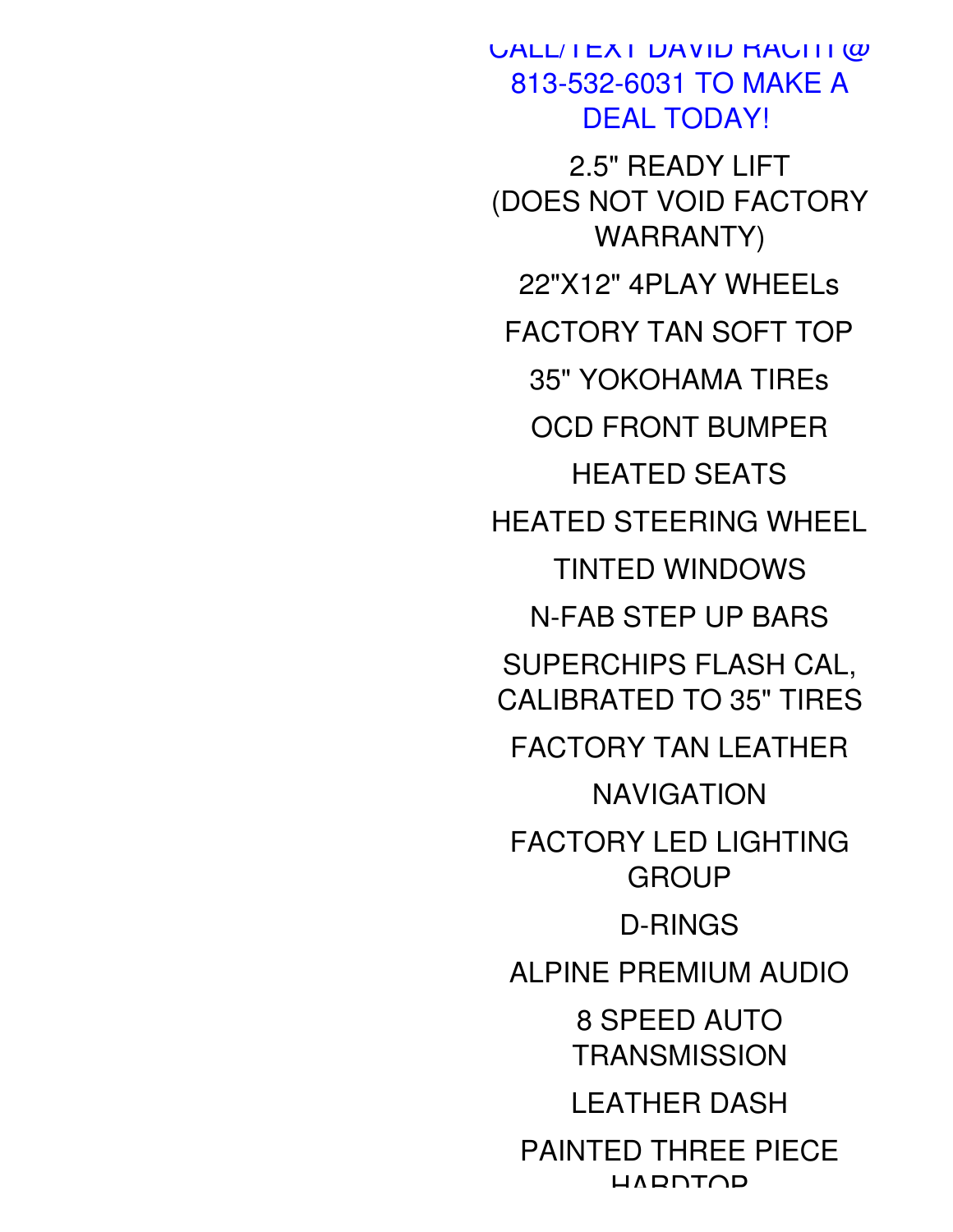REAR CAMERA XM RADIO REMOTE START \*TUBE DOORS OPTIONAL\* WE BUILD EVERYTHING IN-HOUSE AND CAN MAKE ANY CHANGES YOU WISH, JUST ASK! OR WE CAN BUILD YOU ONE FROM SCRATCH...WE STOCK DOZENS OF STOCK JEEPS, READY TO DESIGN TO YOUR SPECS! ALL PARTS ARE BRAND NEW AND UNDER WARRANTY. OUR BUILDS DO NOT VOID THE FACTORY WARRANTY.

**HARDIVE** 

WE STOCK OVER 60 CUSTOM JEEPS AND TRUCKS AND 30 UNBUILT JEEPS, READY FOR YOU TO DESIGN!

WE HAVE A DESIGN TEAM THAT CAN MAKE YOUR JEEP OR TRUCK THE ONE OF YOUR DREAMS. WE INSTALL TURBO CHARGERS, AUDIO, VIDEO, WRAPS, LINE-X COATINGS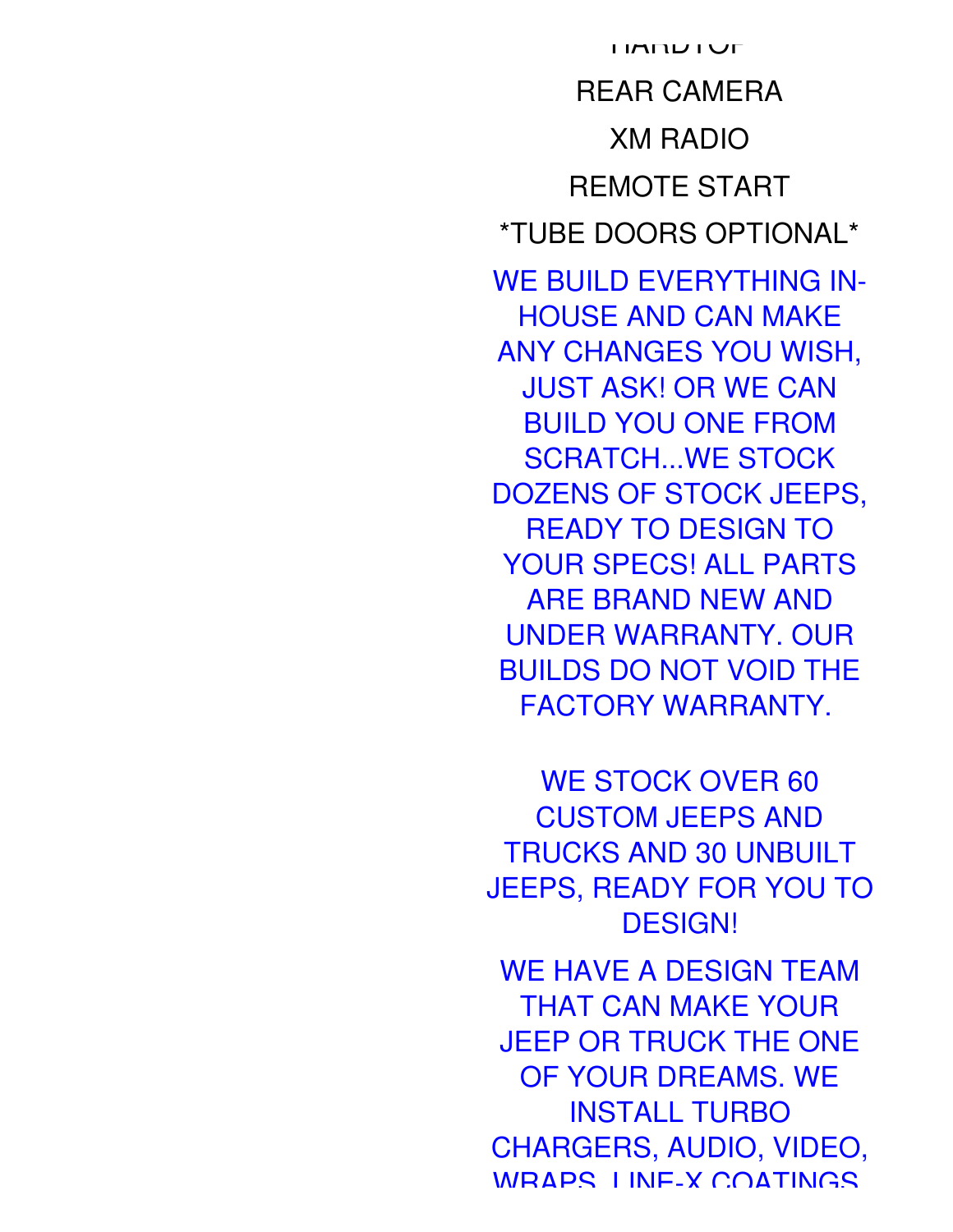WHITH U, LINE-X UUTHINGS, LED LIGHTING AND MORE...ALL THE UPGRADES WE SELL ARE BRAND NEW AND UNDER FACTORY WARRANTY.

WE PROVIDE FINANCING NATION WIDE INCLUDING CHASE, ALLY, GMAC AND LOCAL CREDIT UNIONS. TRADE-INS ARE ALWAYS WELCOME.FLY DOWN AND DRIVE HOME OR I WILL ARRANGE SHIPPING WORLD WIDE. AIRPORT PICK UP IS FREE OF CHARGE. WE WILL SUPPLY A 30 DAY TEMP TAG FOR OUT OF STATE BUYERS. WE DO NOT COLLECT SALES TAX ON CARS THAT ARE DELIVERED OUT OF STATE. WE INSPECT EVERY USED CAR FOR DEFECTS INSIDE AND OUT. WE DO EVERYTHING WE CAN TO MAKE THEM LIKE NEW. WE HAVE A FULL DETAIL SHOP AND DO DING REMOVAL AND CHIP REPAIR TO ALL OUR CARS. WE EVEN

REPAIR SCUFFED WHEELS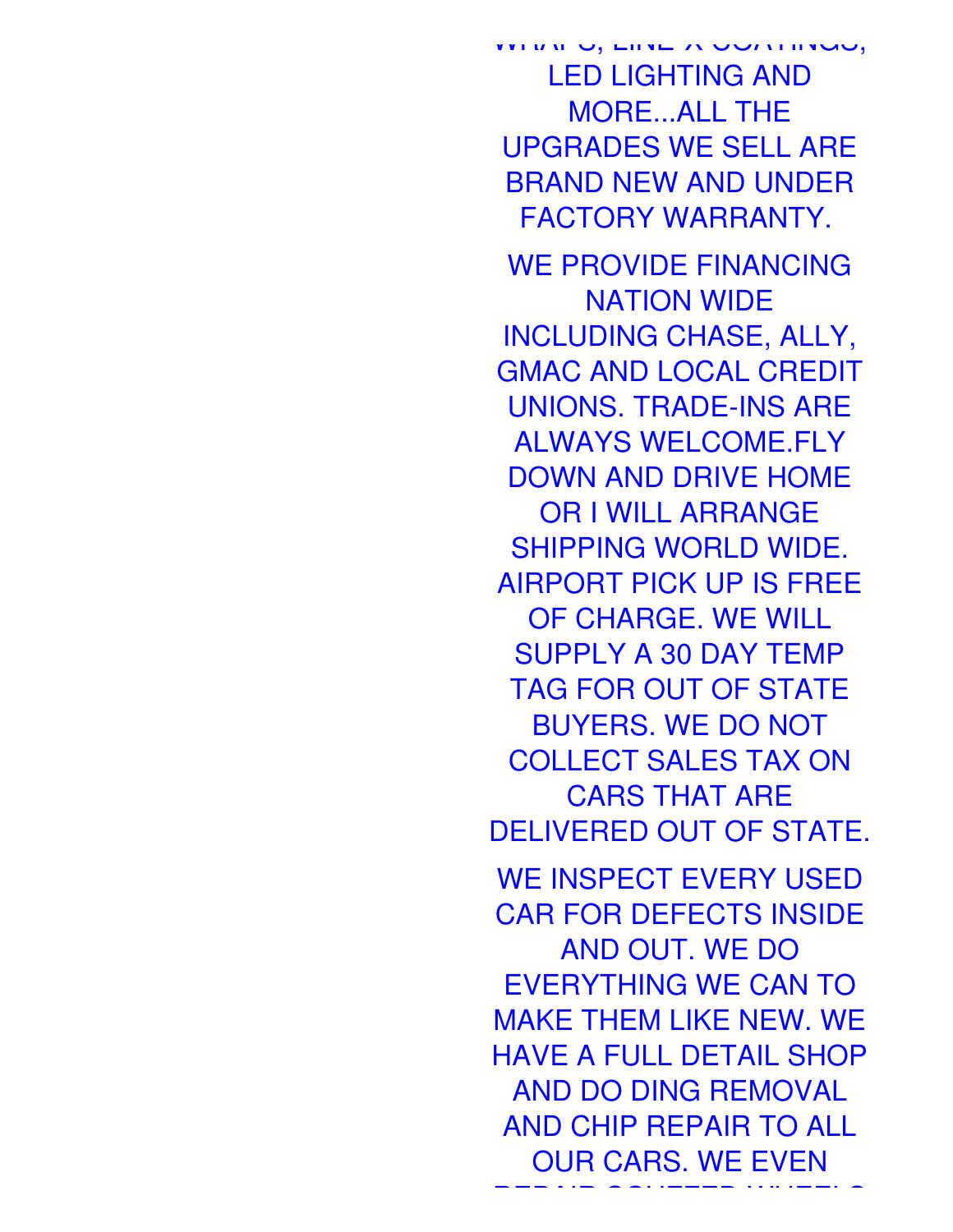REPAIR SCUFFED WHEELS AND FIX DAMAGED LEATHER WHEN NEEDED. IN ADDITION, I HAVE A CUSTOMIZING BUSINESS THAT CAN MAKE YOUR CAR THE CAR OF YOUR DREAMS. WHEELS, GRILLS, AUDIO/VIDEO, TINT, CHROME ACCENTS AND CUSTOM PAINT ARE SOME OF THE SERVICES WE PROVIDE. IF YOU CAN IMAGINE IT, WE CAN DO IT.

MOST CARS HAVE FACTORY WARRANTY INCLUDED. FOR THOSE THAT DONT, I HAVE A GREAT DEAL ON BUMPER TO BUMPER COVERAGE OR POWER TRAIN WARRANTIES THAT ARE GOOD IN ALL 50 STATES AND CANADA. PRICES START AT \$500.

I SPECIALIZE IN SHIPPING TO EUROPE AND ASIA. I HAVE CONTAINERS LEAVING WEEKLY. HAMBURG, GERMANY IS \$1,500, KOTKA, FINLAND IS \$2,000. U.K. IS \$2,000.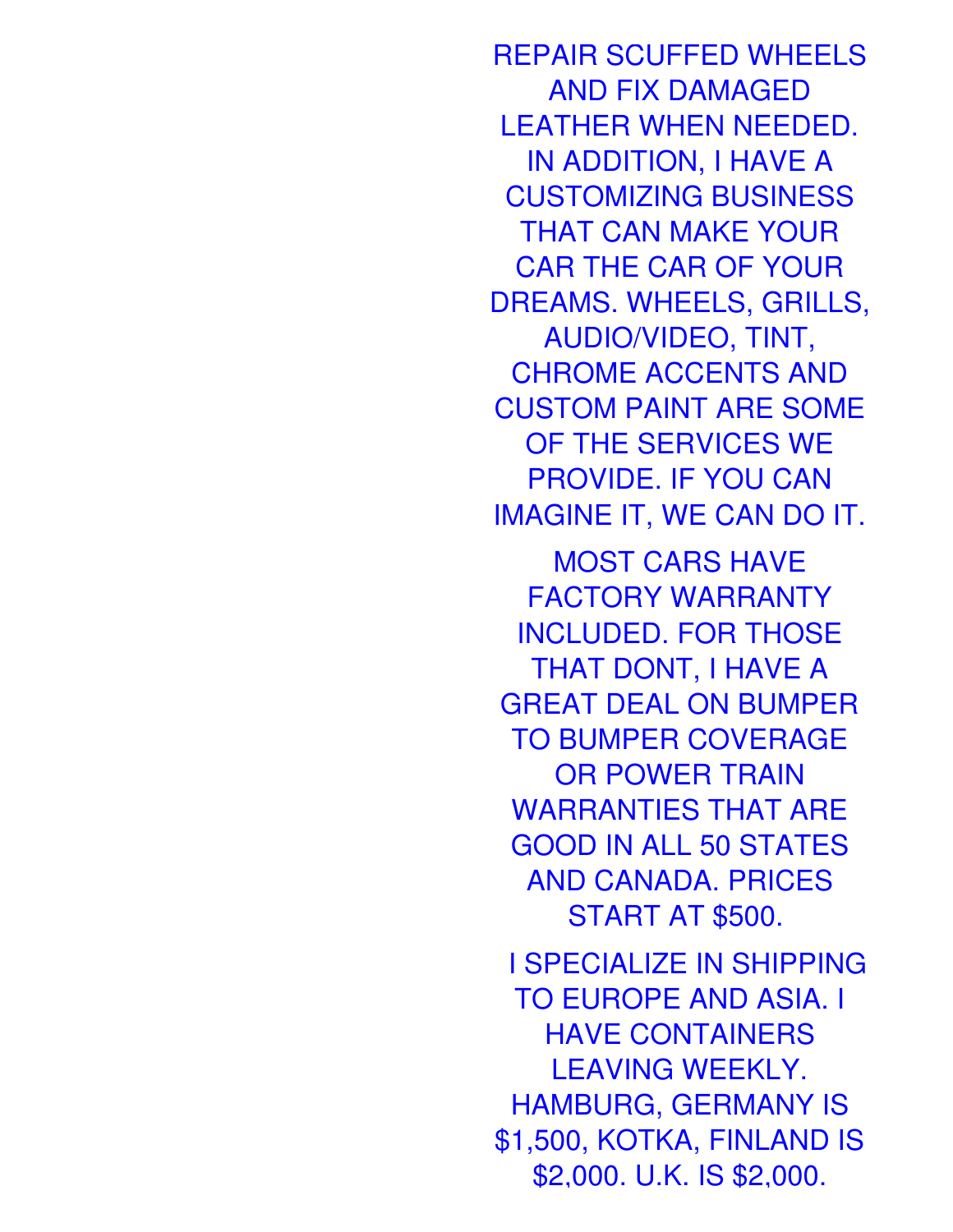## :<br>2,000. U.K. IS \$2,000. U.K. IS \$2,000. U.K. IS \$2,000. U.K. IS \$2,000. U.K. IS \$2,000. U.K. IS \$2,000. U.K. IS LARGER VEHICLES ARE EXTRA.

MY INVENTORY IS FOR SALE LOCALLY AND ON OTHER SEARCH ENGINES. I HAVE THE RIGHT TO END AN AUCTION AT ANYTIME. WE TAKE TRADES AND WE BUY CLEAN CARS FROM FLORIDA RESIDENTS.

2019 Jeep Wrangler Unlimited DUAL TOP SAHARA ALTITUDE LEATHER NAV LIFTED HEATED Bayshore Automotive - 813-241-4000 - View this car on our website a[tbayshoreautomotive.com/7050871/ebrochure](https://bayshoreautomotive.com/vehicle/7050871/2019-jeep-wrangler-unlimited-dual-top-sahara-altitude-leather-nav-lifted-heated-plant-city-florida-33563/7050871/ebrochure)

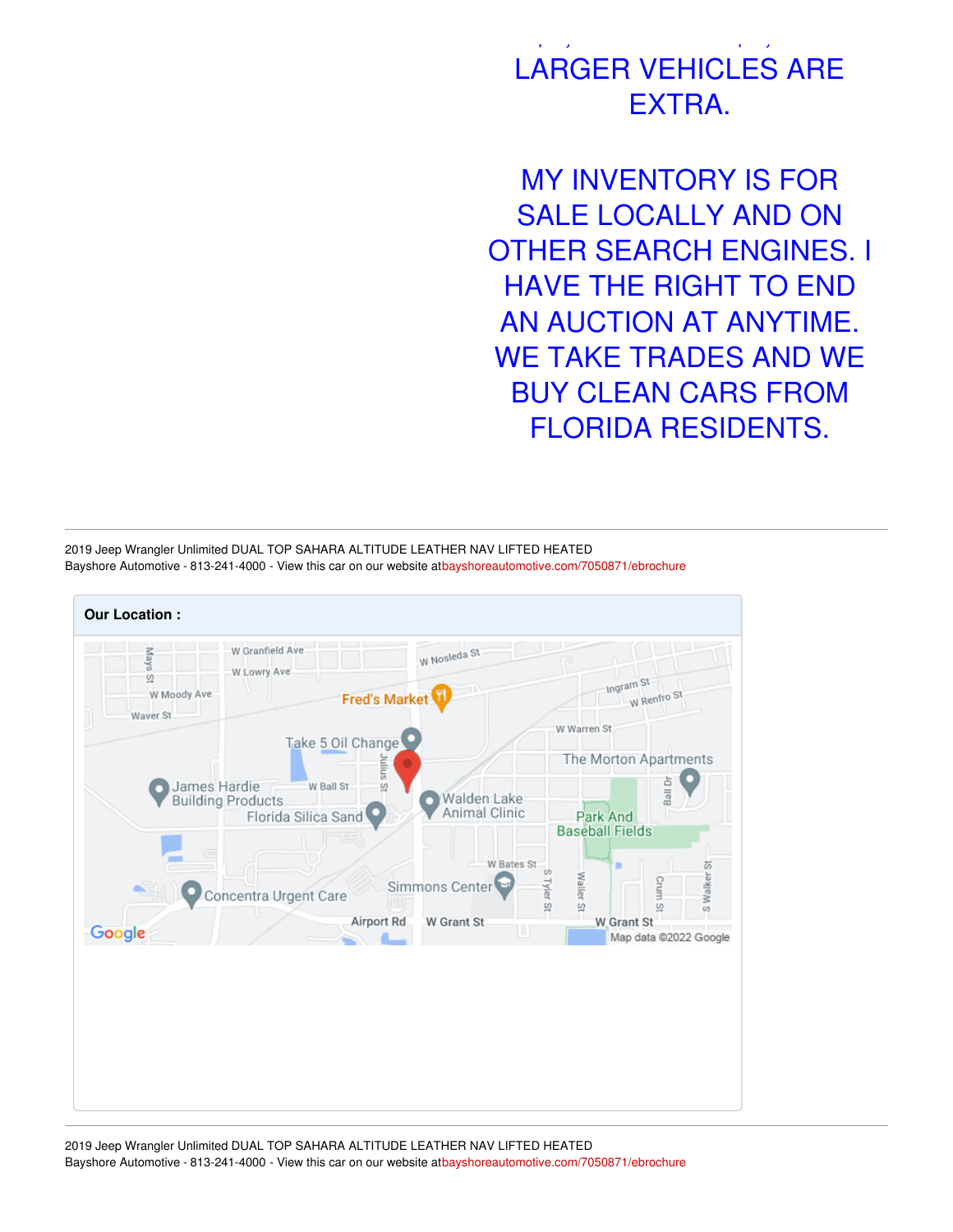## **Installed Options**

### **Interior**

- Front Seats w/Cloth Back Material and Manual Driver Lumbar
- 6-Way Driver Seat -inc: Manual Recline, Height Adjustment, Fore/Aft Movement and Manual Lumbar Support
- 4-Way Passenger Seat -inc: Manual Recline and Fore/Aft Movement
- 60-40 Folding Split-Bench Front Facing Fold Forward Seatback Cloth Rear Seat
- Manual Tilt/Telescoping Steering Column
- Gauges -inc: Speedometer, Odometer, Voltmeter, Oil Pressure, Engine Coolant Temp, Tachometer, Engine Hour Meter, Trip Odometer and Trip Computer
- Power Rear Windows and Removable 3rd Row Windows- Leather Steering Wheel
- Illuminated Front Cupholder- Illuminated Rear Cupholder- 2 12V DC Power Outlets
- Compass- Proximity Key For Push Button Start Only
- Remote Keyless Entry w/Integrated Key Transmitter, Illuminated Entry and Panic Button
- Garage Door Transmitter- Cruise Control w/Steering Wheel Controls
- Voice Activated Dual Zone Front Automatic Air Conditioning HVAC -inc: Console Ducts
- Locking Glove Box- Urethane Gear Shifter Material
- Interior Trim -inc: Metal-Look Instrument Panel Insert, Metal-Look Door Panel Insert, Metal-Look Console Insert and Metal-Look Interior Accents
- Cloth Low-Back Bucket Seats- Day-Night Rearview Mirror
- Driver And Passenger Visor Vanity Mirrors w/Driver And Passenger Illumination
- Full Floor Console w/Locking Storage, 2 12V DC Power Outlets and 1 120V AC Power **Outlet**
- Front And Rear Map Lights- Fade-To-Off Interior Lighting
- Full Carpet Floor Covering -inc: Carpet Front And Rear Floor Mats
- Carpet Floor Trim, Carpet And Rubber Mat- Locking Cargo Area Concealed Storage
- Cargo Space Lights- Smart Device Integration
- Instrument Panel Bin, Dashboard Storage, Driver / Passenger And Rear Door Bins
- Power 1st Row Windows w/Driver And Passenger 1-Touch Down
- Delayed Accessory Power- Power Door Locks w/Autolock Feature- Systems Monitor
- Redundant Digital Speedometer- Trip Computer- Outside Temp Gauge
- Analog Appearance
- Manual Adjustable Front Head Restraints and Foldable Rear Head Restraints
- Front Center Armrest w/Storage- 2 Seatback Storage Pockets- Perimeter Alarm
- Sentry Key Engine Immobilizer- 2 12V DC Power Outlets and 1 120V AC Power Outlet - Air Filtration
- 

#### **Exterior**

- Wheels: 18" x 7.5" Polished w/Gray Spokes Tires: 255/70R18 All Season
- Aluminum Spare Wheel- Full-Size Spare Tire Mounted Outside Rear- Clearcoat Paint
- Black Rear Bumper w/1 Tow Hook
- Black Front Bumper w/Metal-Look Rub Strip/Fascia Accent and 2 Tow Hooks
- Black Side Windows Trim- Black Door Handles
- Black Wheel Well Trim and Body-Colored Fender Flares
- Black Power Heated Side Mirrors w/Manual Folding- Removable Rear Window
- Deep Tinted Glass- Variable Intermittent Wipers
- Galvanized Steel/Aluminum/Magnesium Panels
- Manual Convertible Top w/Fixed Roll-Over Protection- Side Steps
- Body-Colored Grille w/Chrome Accents- Conventional Rear Cargo Access
- Tailgate/Rear Door Lock Included w/Power Door Locks
- Auto On/Off Aero-Composite Halogen Daytime Running Headlamps w/Delay-Off
- Front Fog Lamps- Non-Lock Fuel Cap w/o Discriminator

#### **Safety**

- Front Seats w/Cloth Back Material and Manual Driver Lumbar
- 6-Way Driver Seat -inc: Manual Recline, Height Adjustment, Fore/Aft Movement and Manual Lumbar Support
- 4-Way Passenger Seat -inc: Manual Recline and Fore/Aft Movement
- 60-40 Folding Split-Bench Front Facing Fold Forward Seatback Cloth Rear Seat
- Manual Tilt/Telescoping Steering Column
- Gauges -inc: Speedometer, Odometer, Voltmeter, Oil Pressure, Engine Coolant Temp, Tachometer, Engine Hour Meter, Trip Odometer and Trip Computer
- Power Rear Windows and Removable 3rd Row Windows- Leather Steering Wheel
- Illuminated Front Cupholder- Illuminated Rear Cupholder- 2 12V DC Power Outlets
- Compass- Proximity Key For Push Button Start Only
- Remote Keyless Entry w/Integrated Key Transmitter, Illuminated Entry and Panic Button
- Garage Door Transmitter- Cruise Control w/Steering Wheel Controls
- Voice Activated Dual Zone Front Automatic Air Conditioning HVAC -inc: Console Ducts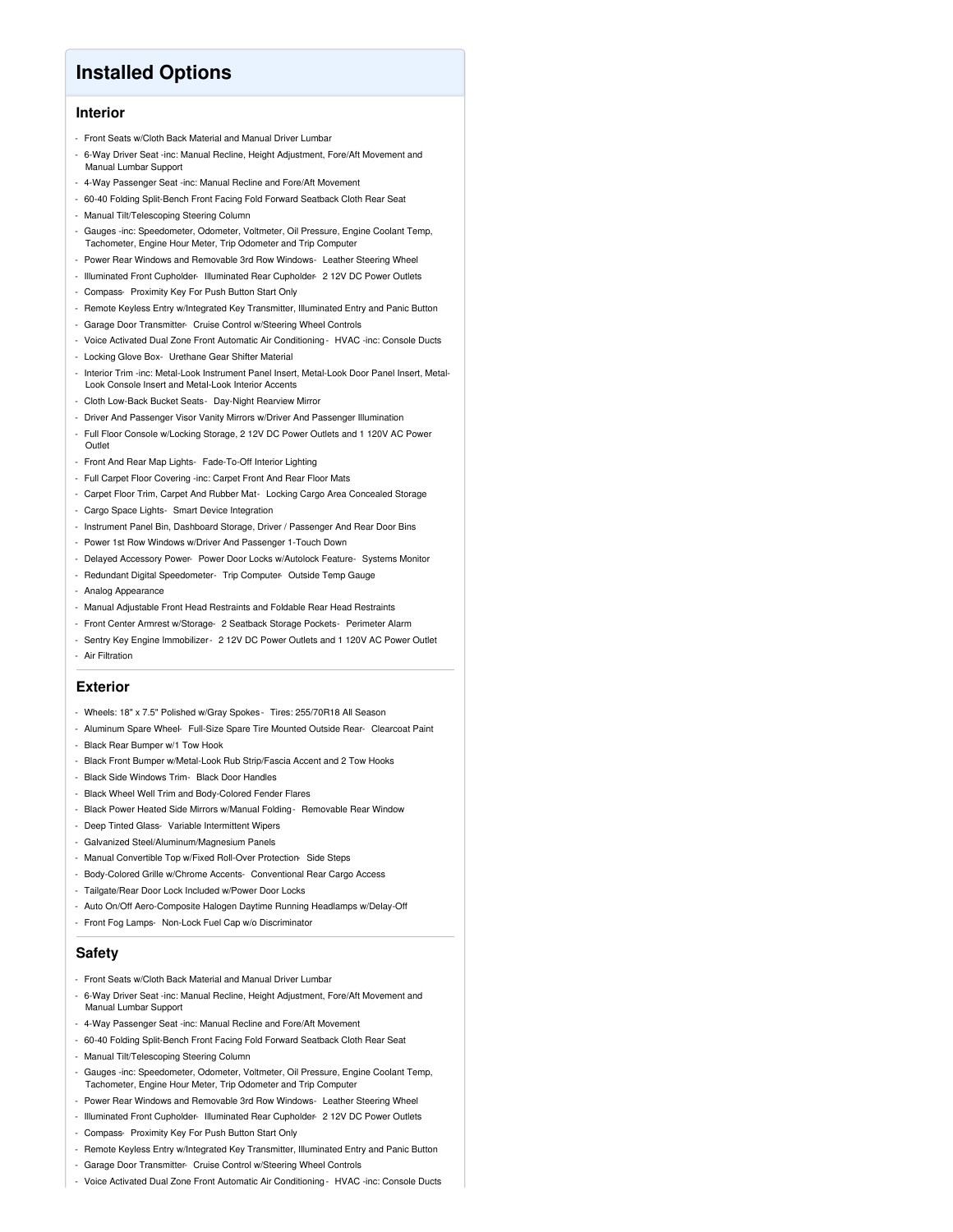- Locking Glove Box- Urethane Gear Shifter Material
- Interior Trim -inc: Metal-Look Instrument Panel Insert, Metal-Look Door Panel Insert, Metal-Look Console Insert and Metal-Look Interior Accents
- Cloth Low-Back Bucket Seats- Day-Night Rearview Mirror
- Driver And Passenger Visor Vanity Mirrors w/Driver And Passenger Illumination
- Full Floor Console w/Locking Storage, 2 12V DC Power Outlets and 1 120V AC Power Outlet
- Front And Rear Map Lights- Fade-To-Off Interior Lighting
- Full Carpet Floor Covering -inc: Carpet Front And Rear Floor Mats
- Carpet Floor Trim, Carpet And Rubber Mat- Locking Cargo Area Concealed Storage
- Cargo Space Lights- Smart Device Integration
- Instrument Panel Bin, Dashboard Storage, Driver / Passenger And Rear Door Bins
- Power 1st Row Windows w/Driver And Passenger 1-Touch Down
- Delayed Accessory Power- Power Door Locks w/Autolock Feature- Systems Monitor
- Redundant Digital Speedometer- Trip Computer- Outside Temp Gauge
- Analog Appearance
- Manual Adjustable Front Head Restraints and Foldable Rear Head Restraints
- Front Center Armrest w/Storage- 2 Seatback Storage Pockets- Perimeter Alarm
- Sentry Key Engine Immobilizer- 2 12V DC Power Outlets and 1 120V AC Power Outlet - Air Filtration

#### **Mechanical**

- Engine: 3.6L V6 24V VVT UPG I w/ESS Transmission: 6-Speed Manual
- 3.45 Rear Axle Ratio- Heavy Duty Suspension w/Gas Shocks- GVWR: 5,500 lbs
- 50 State Emissions- Engine Auto Stop-Start Feature- Manual Transfer Case
- Part-Time Four-Wheel Drive- Engine Oil Cooler
- 650CCA Maintenance-Free Battery w/Run Down Protection- 220 Amp Alternator
- Towing Equipment -inc: Trailer Sway Control- 3 Skid Plates- 880# Maximum Payload
- Front And Rear Anti-Roll Bars- Electro-Hydraulic Power Assist Steering
- 21.5 Gal. Fuel Tank- Single Stainless Steel Exhaust- Auto Locking Hubs
- Leading Link Front Suspension w/Coil Springs
- Trailing Arm Rear Suspension w/Coil Springs
- 4-Wheel Disc Brakes w/4-Wheel ABS, Front Vented Discs, Brake Assist and Hill Hold **Control**
- Brake Actuated Limited Slip Differential

### **Option Packages**

### **Factory Installed Packages**

-

-

-

-

ENGINE: 3.6L V6 24V VVT UPG I W/ESS

BRIGHT WHITE CLEARCOAT

\$1,495 - HERITAGE TAN/BLACK, LEATHER TRIMMED SEATS W/SAHARA LOGO -inc: Premium Wrapped I/P Bezels, Leather Wrapped Park Brake Handle, Leather Wrapped Shift Knob

\$995 COLD WEATHER GROUP -inc: Heated Steering Wheel, Tires: 255/70R18 All Terrain, Heated Front Seats

\$2,295 DUAL TOP GROUP -inc: Premium Black Sunrider Soft Top w/Dual Top Group, Black 3-Piece Hard Top, Freedom Panel Storage Bag, Rear Window Defroster, Rear Window Wiper/Washer, No Soft Top

\$795 - TRAILER TOW & HD ELECTRICAL **GROUP** -inc: Class II Receiver Hitch, 700 Amp Maintenance Free<br>Battery, 7 & 4 Pin Wiring<br>Harness, 240 Amp Alternator,